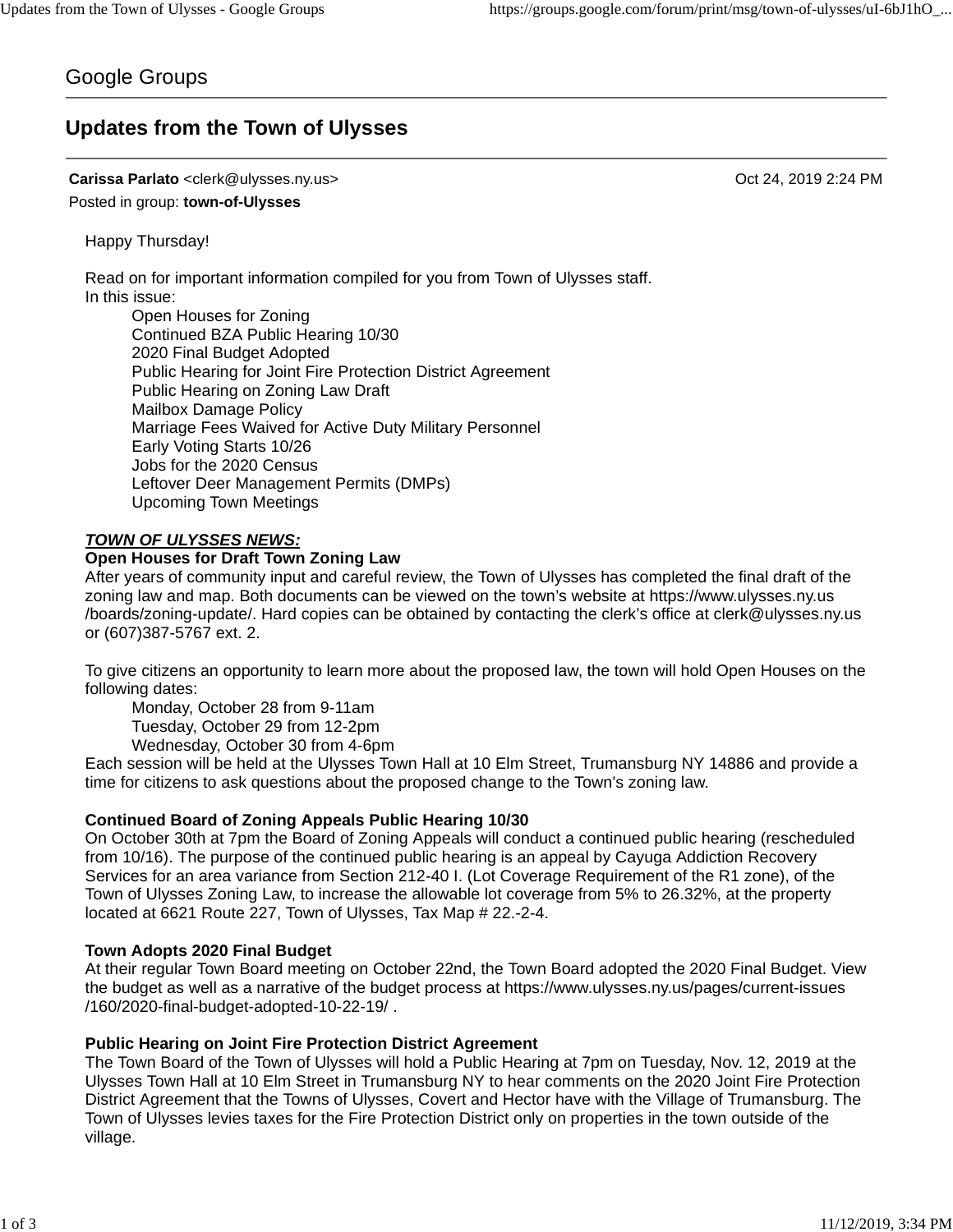The town's fire budget (part of the regular town budget- adopted on 10/22/19) and agreement are available on-line at https://www.ulysses.ny.us/pages/current-issues/160/2020-final-budget-adopted-10-22-19/ or by contacting the clerk's office at clerk@ulysses.ny.us or (607)387-5767 ext. 221.

At the aforementioned time and place, all interested residents will be afforded an opportunity to submit written and oral comments in person or as represented by an agent.

## **Public Hearing on Proposed Town Zoning Law**

A Public Hearing is scheduled for Monday, November 18, 2019 at 7pm at the Trumansburg Fire Hall. The purpose of the Public Hearing is for citizens to make comments on the law for the record. The Public Hearing is not a question and answer session, but is a time for the Town Board to listen to comments. Comments for the record may also be submitted by mail or email by Friday, November 15, 2019.

## **Mailbox Damage Policy**

If the town's Highway Department accidentally damages your mailbox during plowing or other road maintenance, they will fix it to certain standards. View more details on the Highway page of our website here: https://www.ulysses.ny.us/departments/departments-highway/

## **Town Marriage Fees Waived for Active Duty Military Personnel**

Governor Cuomo signed a bill on Aug. 18, 2019 waiving New York State's portion of the marriage license fee (currently \$22.50) on for active duty military personnel. The Town of Ulysses did the same on Oct. 22, 2019, waiving their share of \$17.50, thereby making marriage licenses free to active duty military personnel, subject to proof of military identification and duty status to the Town Clerk.

## *TOMPKINS COUNTY:*

#### **Early voting Starts Saturday 10/26**

Early voting is new this year and runs from October 26th-November 3rd. Polling places for Early Voting are the Ithaca Town Hall, and the Crash Fire Rescue building on Brown Road. Get all the details at the Tompkins County Board of Elections website: http://tompkinscountyny.gov/boe .

There are four seats for the Town of Ulysses up for election: two Town Board members, one Town Justice and the Highway Superintendent. In addition, all Tompkins County residents will vote on a County Judge and a State Supreme Court Justice.

## *NEW YORK STATE:*

#### **2020 Census**

The Census Bureau needs to hire people from every neighborhood to make sure all of America is counted in the 2020 Census and will pay \$17/hour. Apply at http://2020census.gov/jobs to work as a part-time Census Taker next spring and summer.

## **Fall Foliage Report**

Check out this Fall Foliage Report to see where peak fall color is happening in and around our area: https://www.iloveny.com/things-to-do/fall/foliage-report /?fbclid=IwAR3XmzbDYvwlm2FGzWKWCfl9FiyMtE\_sYny2bBcdl47RpGxz8ojVeuYeOmU

## **Leftover Deer Management Permits (DMPs)**

Leftover DMP's will go on sale Friday, November 1st. Check the DEC's website for more information including which areas have leftover DMP's available: https://www.dec.ny.gov/outdoor/6399.html

# *UPCOMING TOWN MEETINGS:*

All town meetings are held at the town hall at 10 Elm St., Trumansburg, unless noted otherwise. For agendas and other meeting information, click on the event on the calendar here: http://ulysses.ny.us /calendar/?category=Government

------------------------------------------------------------------------------------------------------------------------------

Forward this message to anyone else that you think would be interested. We'd love to connect with more residents. To send questions or comments, or be removed from this list, please e-mail clerk@ulysses.ny.us.